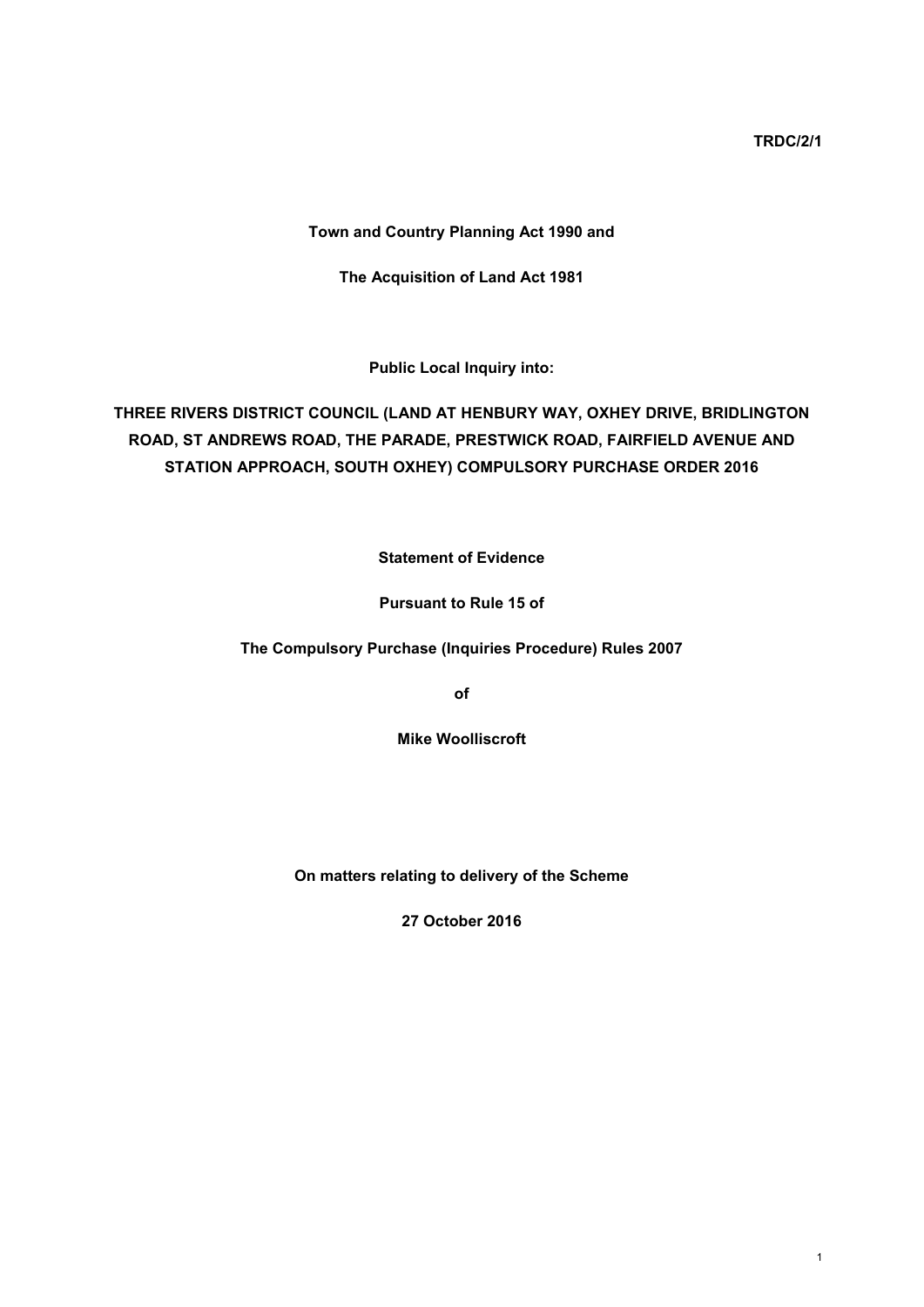## **Contents**

| 1.1 |  |
|-----|--|
| 2.  |  |
| 3.  |  |
| 4.  |  |
| 5.  |  |
| 6.  |  |
| 7.  |  |
|     |  |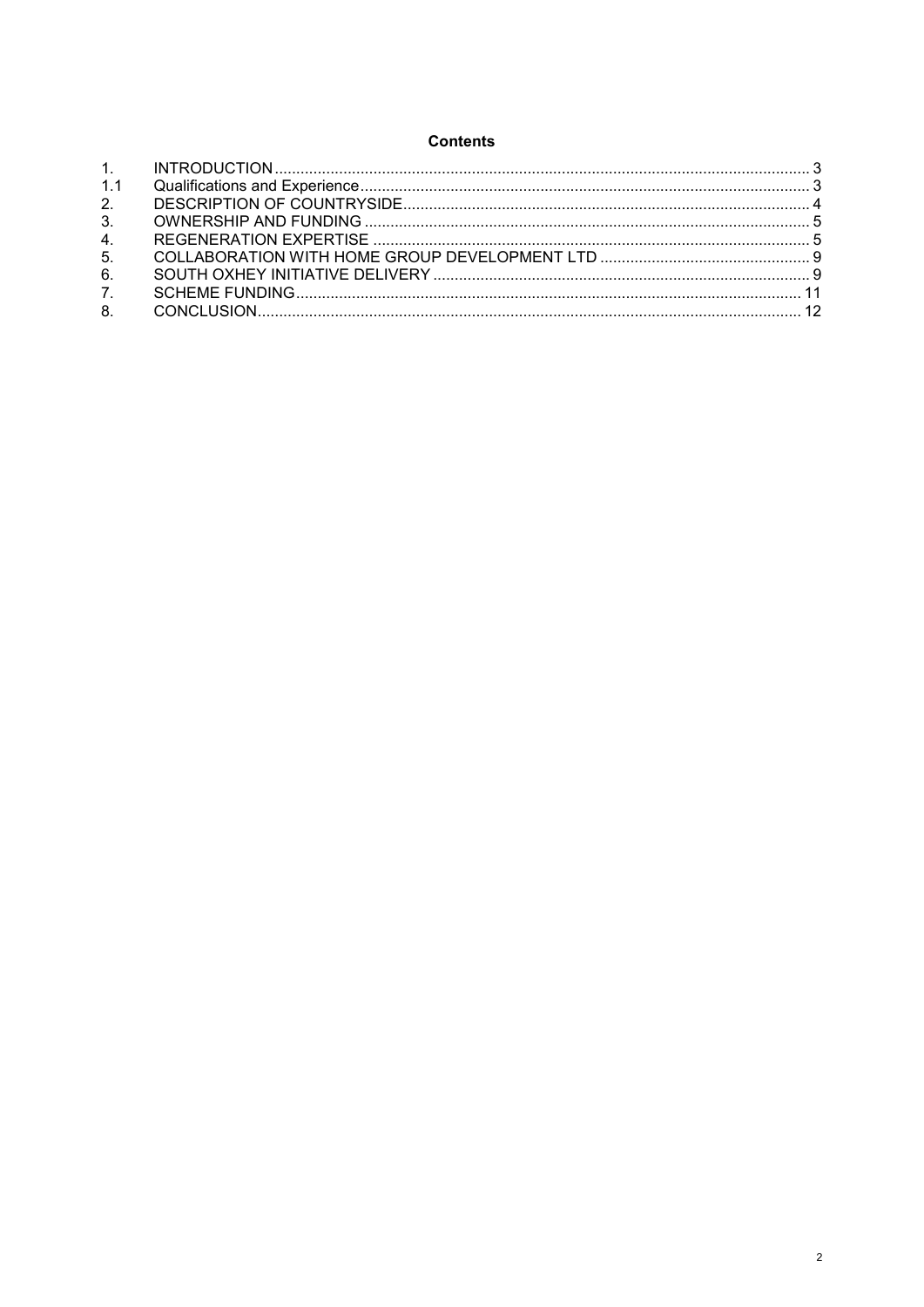## <span id="page-2-0"></span>**1. INTRODUCTION**

### <span id="page-2-1"></span>**1.1 Qualifications and Experience**

- 1.2 I, Michael Woolliscroft, hold a Bachelor of Engineering Degree in Civil Engineering from the University of Liverpool and a post graduate diploma in Structural Engineering from the University of Liverpool.
- 1.3 Following graduation I joined Halcrow Group Ltd, a multidisciplinary engineering consultancy, where I worked as a design engineer on major civil engineering projects. In 2005 I joined Taylor Woodrow Construction as a project manager with responsibility for a section of the Kings Cross St Pancras Underground redevelopment project. I subsequently became the Project Director for the Baker Street Station redevelopment project.
- 1.4 In January 2008 I joined Berkeley Homes as Project Director for the delivery of a Crossrail Station at the Royal Arsenal Riverside regeneration project in Woolwich. In 2011 I joined the operational board for Berkeley Homes (East Thames) Ltd and my responsibilities grew to cover all aspects of the Royal Arsenal Riverside development, which consisted of 2711 new homes, retail and leisure facilities.
- 1.5 In November 2012 I moved to St Edward Homes Ltd, The Berkeley Group joint venture with M&G Real Estate, as Managing Director. In this role I managed a portfolio of five developments; two of which were in planning or design (Kensington Row, Millbank/Ergon House) and three which were in construction (375 Kensington High Street, Stanmore Place and 190 Strand).
- 1.6 In April 2014 I joined Countryside Properties as a Divisional Director for its Regeneration Division which was subsequently renamed Countryside Partnerships.
- 1.7 I am currently Operations Director for the West London region of Countryside Partnerships with responsibility for developments in Ealing, Slough, Hounslow and the South Oxhey Initiative. Over 3900 new homes, 84,000 square feet of retail and 16,800 square feet of community premises are being created between these developments.
- 1.8 I manage a team of 65 staff covering all aspects of development including design, procurement, construction, sales and community engagement. We currently have approximately 450 site operatives employed across 5 construction sites.
- 1.9 As Operations Director I have been involved in the South Oxhey Initiative project since June 2015. During this time I have managed Countryside's role in the negotiation of the Development Agreement between Countryside and the Council (as well as associated contracts with Home Group Ltd and Home Group Developments Ltd), the preparation of planning applications, and pre-construction preparations that recently enabled the commencement of works on Phase 1 on 12 September 2016.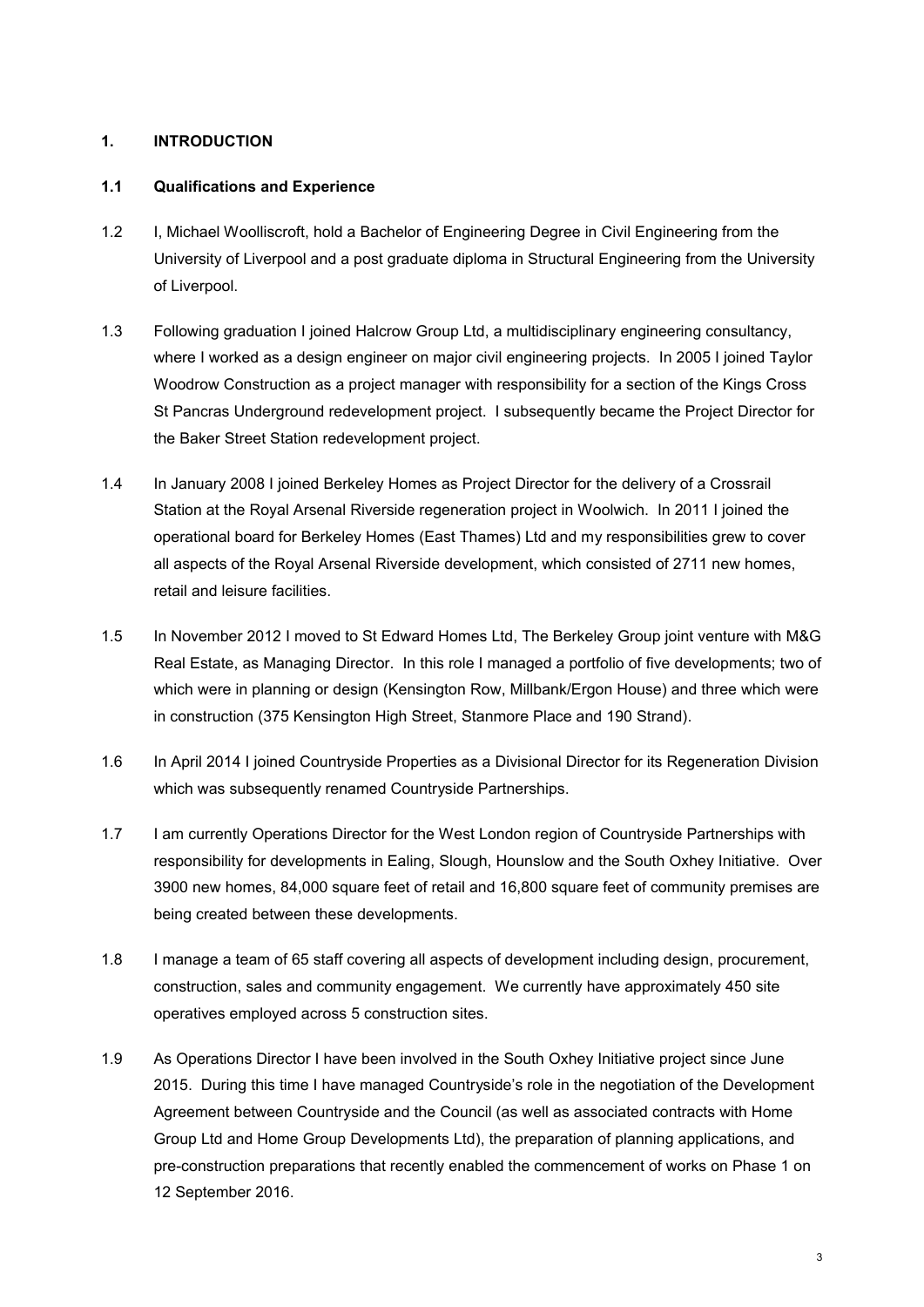- 1.10 In this statement I provide the following:
	- 1.10.1 An introduction to Countryside Properties;
	- 1.10.2 The structure of the development team that has been established for the South Oxhey Initiative; and
	- 1.10.3 Progress achieved over the past year and the delivery programme ahead.

# <span id="page-3-0"></span>**2. DESCRIPTION OF COUNTRYSIDE**

- 2.1 Founded more than 55 years ago, Countryside is a leading UK home builder specialising in place making and urban regeneration.
- 2.2 Following a successful initial public offering in early 2016, Countryside is listed on the London Stock Exchange. This has brought new funding into the business and is allowing us to accelerate our growth.
- 2.3 For the year ended 30 September 2015 we completed 2,364 homes with revenues of £615.8million. As of 22 September 2016 the Group had a market capitalisation of £1.15billion. We had net assets of £546m as at 31 March 2016.
- 2.4 We operate through two complementary divisions, Housebuilding and Partnerships.
	- 2.4.1 Our Housebuilding division develops sites that provide private and affordable housing, on land owned or controlled by the Group. It operates under the Countryside and Millgate brands, primarily around London and the South East of England. Its operations are supported by a significant land bank of 18,273 plots.
	- 2.4.2 Our Partnerships division specialises in urban regeneration of public sector land, delivering private and affordable homes by partnering with local authorities and housing associations. Our Partnerships land bank includes 7,727 plots plus a further 7,188 plots at preferred bidder stage. For the half year ended 31 March 2016 our Partnerships division completed 803 homes and was active on 38 sites. It is this division that is involved with the South Oxhey Initiative.
	- 2.4.3 The Group has delivered over 4.5 million square feet of commercial and retail floorspace with a further 2.5 million square feet committed as part of live developments.
- 2.5 Countryside has earned a reputation for high quality, sound governance and good management practices. These are certificated to internationally recognised standards. Our reputation for honesty, integrity and delivering value has enabled us to successfully partner with a broad range of public and private sector organisations. For example, we are members of the HCA's Delivery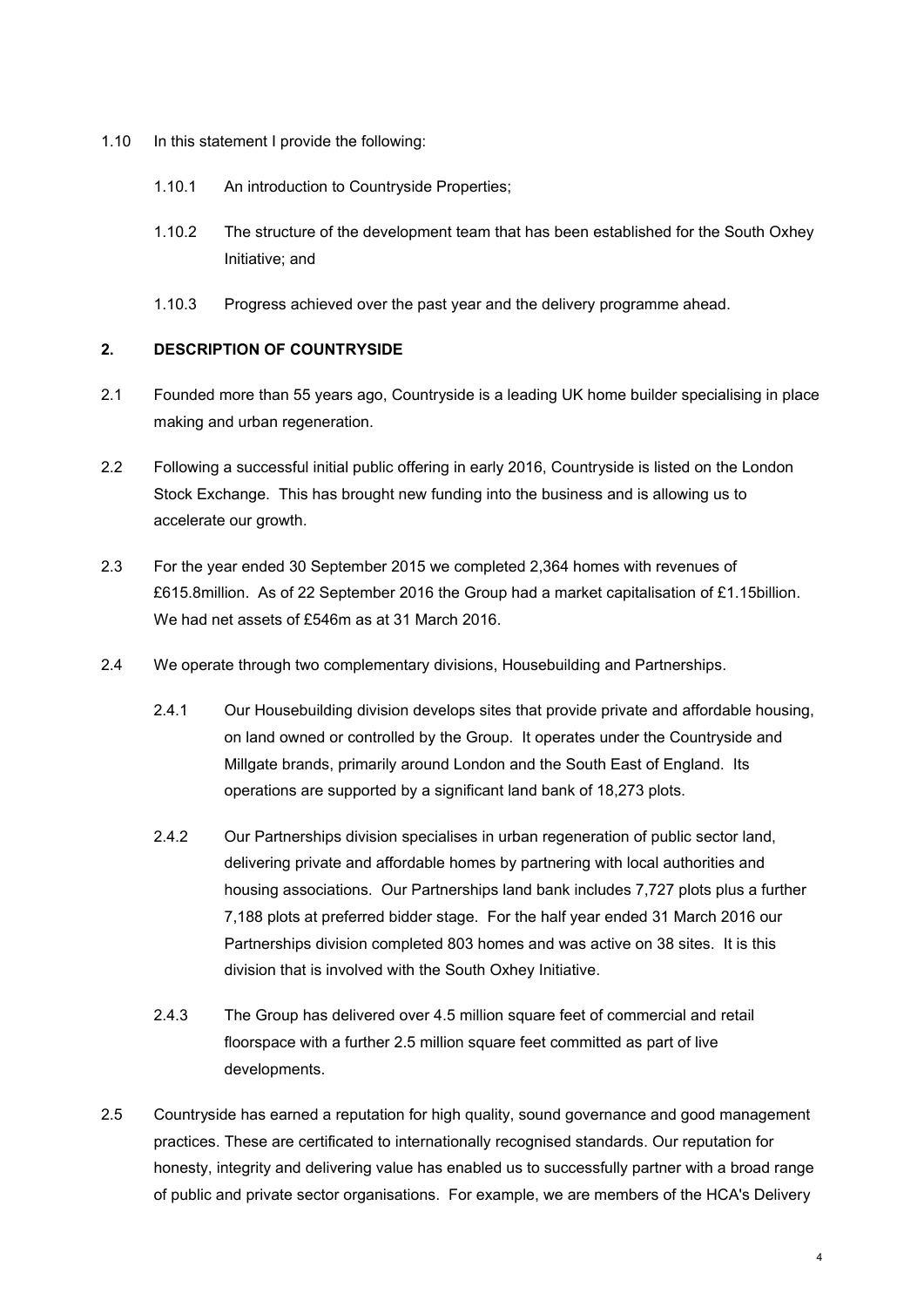Partner Panel 2 for the South East, Midlands and Northern Lots. We are also members of the GLA's London Development Panel.

2.6 We have a strong and committed senior management team, led by Group Chief Executive Ian Sutcliffe, with extensive industry knowledge and operational capability gained across multiple macroeconomic cycles, and supported by an experienced Chairman and Board.

# <span id="page-4-0"></span>**3. OWNERSHIP AND FUNDING**

- 3.1 Countryside Properties (UK) Limited (CPUK) is the principal operating company of the Countryside Group. All other trading companies in the Countryside Group are subsidiaries of **CPUK.**
- 3.2 Through a series of intermediate non-trading companies, the ultimate holding company of the Countryside Group is Countryside Properties plc (CPPLC). CPPLC is a non-trading company listed on the main market of the London Stock Exchange.
- 3.3 The Countryside Group benefits from a corporate revolving credit facility amounting to £300m expiring in May 2021.

# <span id="page-4-1"></span>**4. REGENERATION EXPERTISE**

- 4.1 The Partnerships division has a 30 year track record of delivering more than 45 urban regeneration projects making it one of the most experienced regeneration partners in the UK. It operates primarily in and around London (Partnerships South) and in the North West of England (Partnerships North).
- 4.2 The Countryside business benefits from a very experienced team, with many staff having worked in the regeneration field of the residential development sector for over 20 years. This enables Countryside to provide comprehensive management of the whole development process.

## **Working with communities**

- 4.3 Countryside is committed to working with communities to ensure that its projects achieve the wide objectives of regeneration with as little disruption as possible. We invest in community engagement through high quality communication, the employment of Resident Liaison Officers, creation of Community Boards, Community Funds and local employment and training. These core community engagement practices are described below:
	- 4.3.1 **Resident Liaison Officers** Our RLO's report directly to the Community Development Director. They have four key roles: to keep residents advised on decant programmes, liaising closely with HA/LA Decant Management Teams and deal with problems that may arise from the construction works, e.g. interruption to services and to operate our customisation service.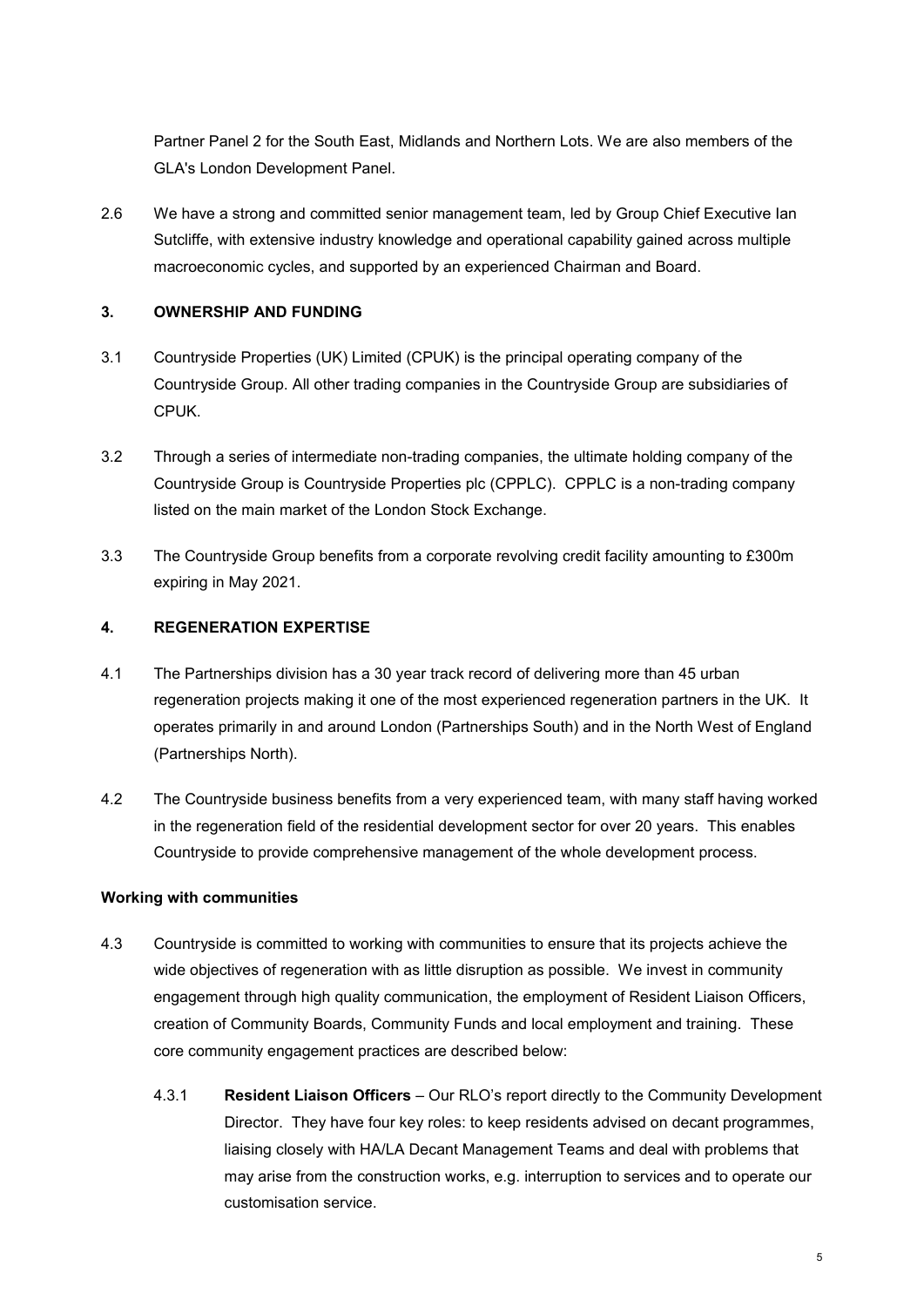- 4.3.2 **Community Board** These can make an important long-term contribution to local empowerment, for example, the Community Board established for the regeneration of the South Acton Estate has run successfully for 4 years and provides a forum for discussion of all aspects of the project from phasing to construction environmental issues.
- 4.3.3 **Community Fund and Sponsorship** Supporting local community initiatives in through the setting up of scheme-specific community funds. For example the Nightingale Estate Community Development Fund has secured £600,000 for funding since 1999. In the case of the SOI Countryside will be providing support to enable local groups to access public sponsorship.
- 4.3.4 **Local Employment and Training** Delivering numerous programmes across London and the South East. All of which have included, as a minimum, provision to prioritise job opportunities for local people in construction related work and training opportunities.
- 4.3.5 **Establishing links with local schools** To promote site safety, awareness of the development industry and, at senior schools, information on training and employment opportunities. [e.g. Newton Primary, Berrymead School, Acton]
- 4.4 Countryside recognises that successful community engagement needs to be tailored to suit the specific requirements of the communities involved. We adapt our approach to ensure that it is effective and use lessons learned to inform improvements across our projects .At the major, twenty-one phase, regeneration project transforming the troublesome South Acton Estate, Countryside has been able to measure the social impacts of regeneration after the first phase. Countryside employed Social Life and Reading University to carryout research based on an independent survey of 544 households. A report is included in Appendix 1. This survey clearly shows how after the first phase the community reported an improvement to how safe they feel as well as improvements to their wellbeing and general satisfaction.
- 4.5 Through carrying out surveys like this, Countryside has been able to understand how we can adapt our methodology in order to improve the outcome of the regeneration project. A summary of our response to the findings of the survey is included in Appendix 2.

### **Example projects**

- 4.6 The following shortlist of example projects demonstrates Countryside's expertise in mixed use regeneration projects like the South Oxhey Initiative:
	- 4.6.1 New Broughton, Salford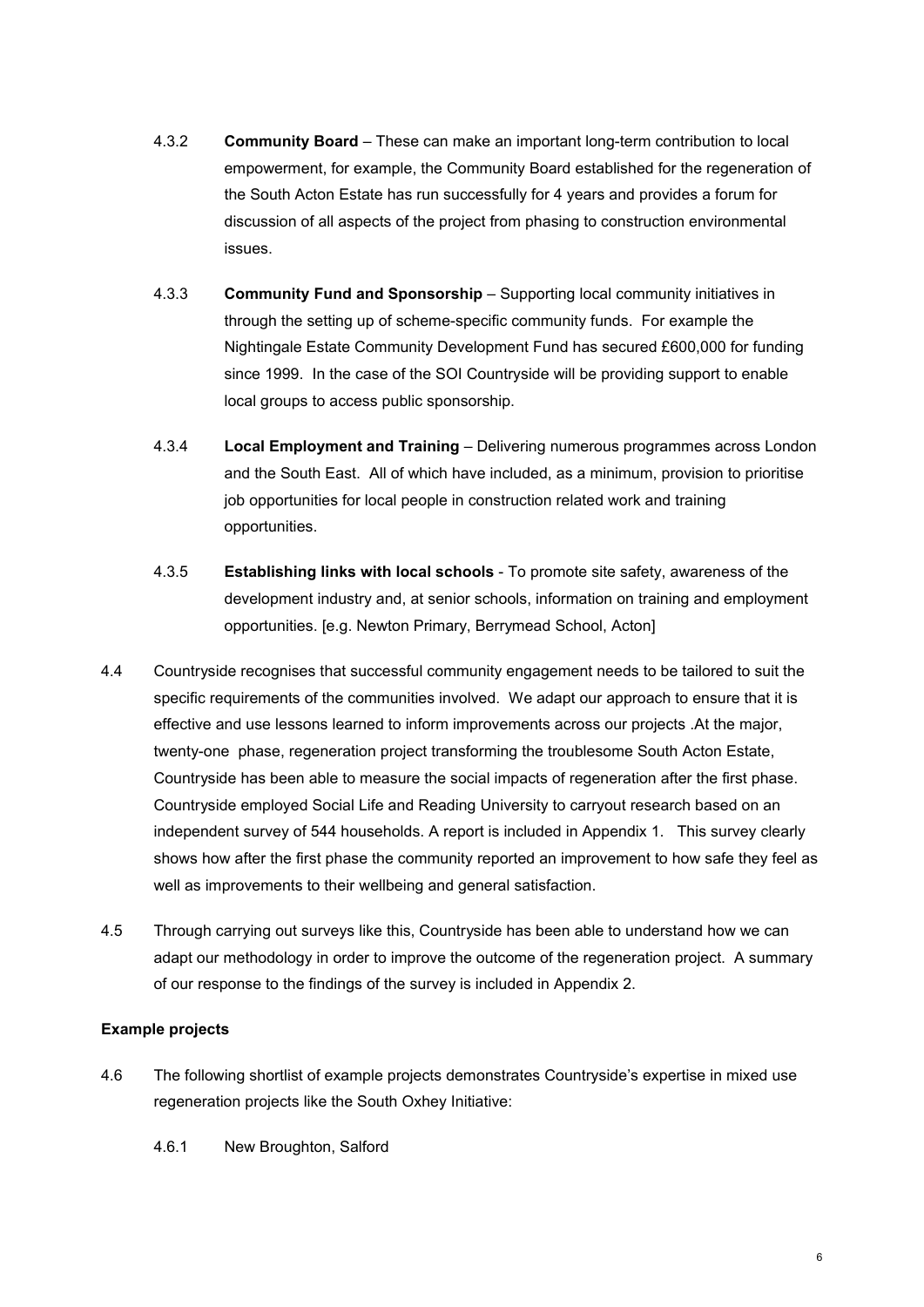Involving the transformation of a 74 hectare areas over a 15 year period, delivering more than 3,000 mixed tenure homes, a full range of community facilities and services including high quality open space, shops, leisure, employment, education and training. Cllr John Merry, Leader of Salford City Council commented on the project *"This may be one of the largest and most ambitious regeneration schemes in the country, but it remains grounded in meeting the needs of local people and retaining the area's strong sense of community"*. (Quote provided for Countryside case study)

#### 4.6.2 The Old Brewery Quarter, Cardiff

This involves the regeneration of derelict site into an exciting mix of city centre restaurants, cafes, bars, offices and new homes. The scheme delivered 53,709 square feet of retail and commercial spaces as well as 30,449 square feet of residential space.

#### 4.6.3 Canning Town, Newham

Countryside is working in partnership with the London Borough of Newham and Affinity Sutton on East City Point. This multi-phased, mixed-use scheme will deliver 649 new mixed tenure homes, high quality open space and the new Keir Hardie Primary School.

Countryside delivered a new 2 form primary school at the heart of this development. This was delivered in lieu of a land payment to the Council.

**Sir Robin Wales, the Mayor of Newham stated:** *"The area's £3.7billion regeneration programme is one of the largest in Europe with East City Point playing an important part. Residents are at the very heart of building a new Canning Town. Countryside understands this and is working closely with residents to ensure they have been involved at every stage."* (Quote provided for Countryside case study)

4.6.4 Brook Valley Gardens, Dollis Valley, High Barnet, London

Shortlisted: NLA Awards – Best Residential Project 2013

London Planning Awards – Highly Commended

Although Countryside have only recently reached practical completion on our first phase of works at Brook Valley Gardens, we have already gained a commendation at a highly prestigious awards ceremony.

Countryside were selected through a competitive OJEU process and were chosen to redevelop the Dollis Valley Estate based on a combination of our strong financial offer, extensive partnering experience and placemaking vision for the area. Countryside secured planning permission to redevelop the Dollis Valley estate in June 2013. The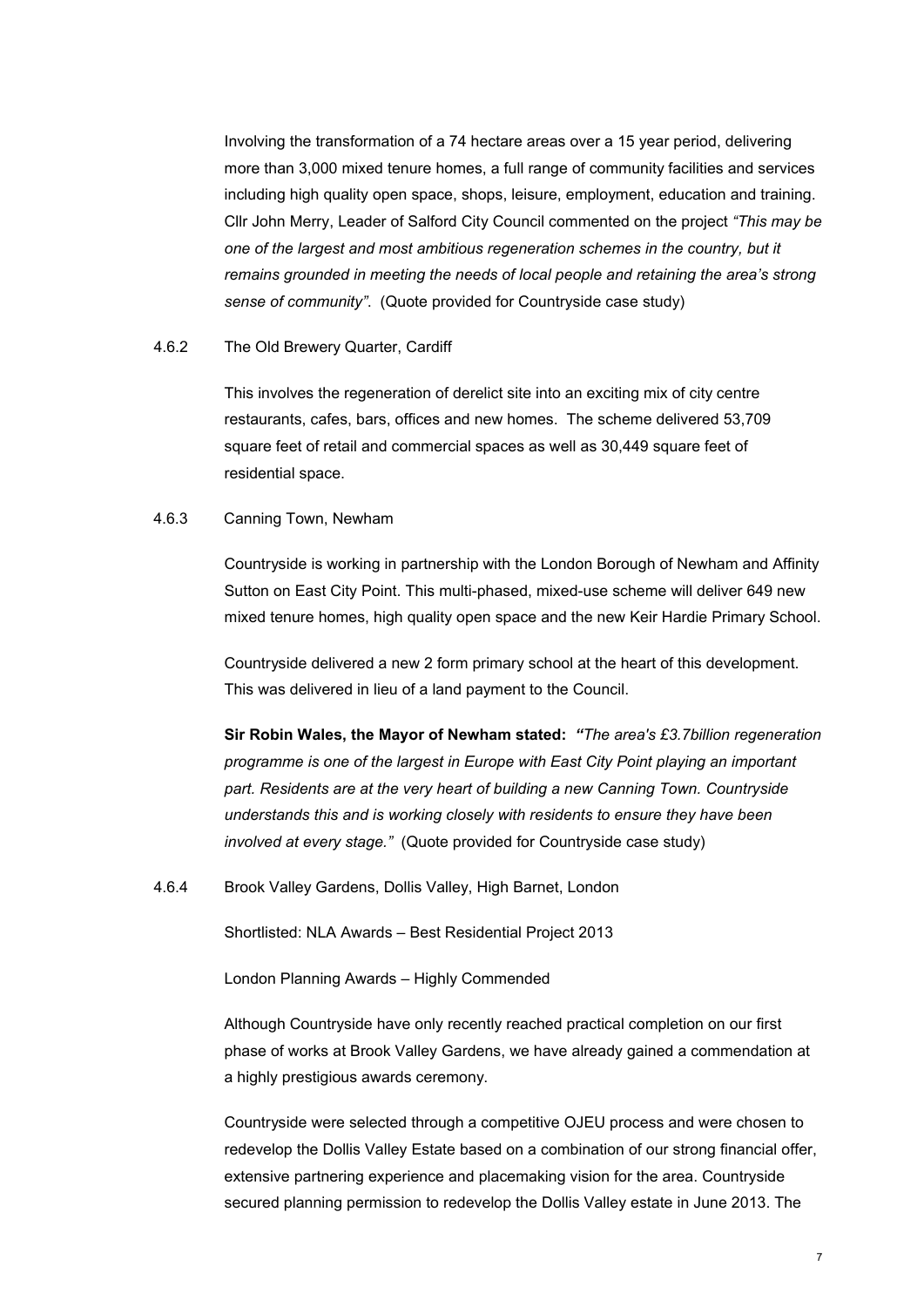proposals include demolition of 440 existing flats and maisonettes and construction of a high quality mixed-tenure development of 631 new family homes. The estate is located directly south of High Barnet tube and its busy High Street and enjoys good access to public transport of Rail, Tube and Buses. There are a series of high quality amenity spaces – pocket parks with integrated play spaces- and a new community facility and nursery. The tenure mix includes social rent, shared ownership, and private sale.

Nigel Eade, Chair, Dollis Valley Partnership Board, provided the following commendation: *"I am writing in my capacity as Chair of the Dollis Valley Partnership Board to express the Board's and residents' support for the Dollis Valley regeneration being carried out by Countryside in partnership with L&Q. With regard to the design, development and planning process, residents have been involved at every stage from feasibility through the design and the development of the scheme to setting up of the Partnership Board through a variety of media, including public meetings, exhibitions and design and planning workshops."* (Quote provided for Countryside case study)

#### 4.6.5 Acton Gardens, Ealing

Countryside is working with L&Q and Ealing Council to deliver 2,800 new homes which will eventually replace 1,800 existing units, 50% of which will be affordable. This is a large multi-phased scheme, requiring long-term financial commitment from both partners. Countryside and L&Q set up a limited liability partnership, Acton Gardens LLP to bid for and deliver the scheme under a Development Agreement with the Council in 2010. We are each responsible for 50% of the LLP's funding requirements and share equally the risks and rewards made from the scheme. Once the LLP has completed the development of the South Acton estate, Ealing Council will transfer the freehold to L&Q who will manage the whole area post completion.

The development area of 52 acres will provide improved access, connectivity to the wider area and much improved transport links as well as 36,500 square feet of new community and retail facilities.

David Colley, Ealing Council Regeneration Manager, said the designs drawn up by Countryside's masterplan architects, HTA, and the residents was also important. *"Countryside gauged quite quickly from talking to residents that one of the things they really valued were their open spaces. The final masterplan increased both the quality and amount of open space whilst at the same time giving that uplift in densities which the council was looking for."* (Quote provided for Countryside case study)

Janet Coker, who has lived on the estate for 39 years and has been the chair of the Acton Gardens Community Board, praises the partnership for not only involving the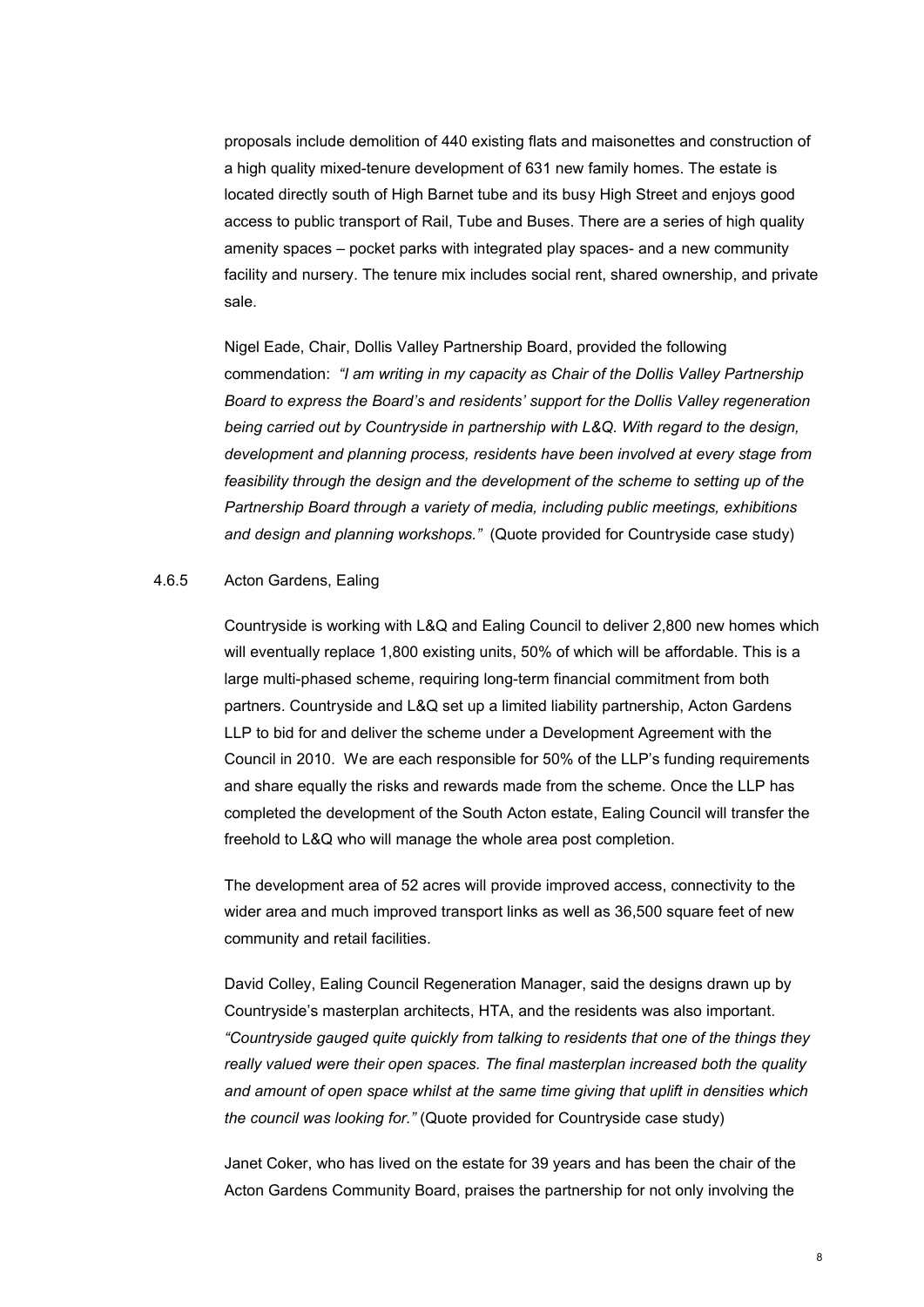residents but listening to them: *"We wanted every flat to have a balcony and they agreed and now people have their own private space. We got a really nice big kitchen with plenty of units. The flats are spacious and they are nice and warm and they are soundproofed. The estate is a lot safer. People I know who at one time wouldn't walk down to South Acton station are quite happy to walk through the estate now." (*Quote provided for Countryside case study)

# <span id="page-8-0"></span>5. **COLLABORATION WITH HOME GROUP DEVELOPMENT LTD**

- 5.1 For the delivery of the South Oxhey Initiative Countryside is working in partnership with Home Group Developments Ltd (HGDL). HGDL is the development arm of Home Group Ltd, a social enterprise and charity that is one of the UK's largest providers of social and affordable housing.
- 5.2 This relationship, formalised in a collaboration agreement, provides the project and Council with additional expertise and resource, particularly in relation to the affordable homes and management of the transfer of Thrive tenants to Home Group.
- 5.3 Countryside and HDGL are currently partners in two major regeneration projects that will deliver over 850 new homes. The excellent, close-working relationship between the organisations is strategically important to both businesses and we are actively bidding on a further project of at least 700 new homes.
- 5.4 The Countryside and Home Group teams work closely. Countryside provides overall project management but benefits from the skills and experience that exists in the Home Group business from staff that are allocated to the project up to Board level.
- 5.5 Directors of both businesses meet each quarter to discuss live projects as well as future opportunities.
- 5.6 A letter from Home Group Developments Ltd in support of this statement is included in Appendix 3.

## <span id="page-8-1"></span>6. **SOUTH OXHEY INITIATIVE DELIVERY**

6.1 The South Oxhey Initiative project is a particularly exciting opportunity for Countryside and its delivery represents an important part of the Partnerships South business plan to September 2020. The business is set to fund the project and realising the financial returns that this investment is forecast to achieve.

## **Housing**

6.2 During the bid stage we proposed a masterplan that will provide the Council with the significant uplift in housing required together with major improvements to the urban design, replacement retail amenity, higher quality buildings, and a substantially improved public realm.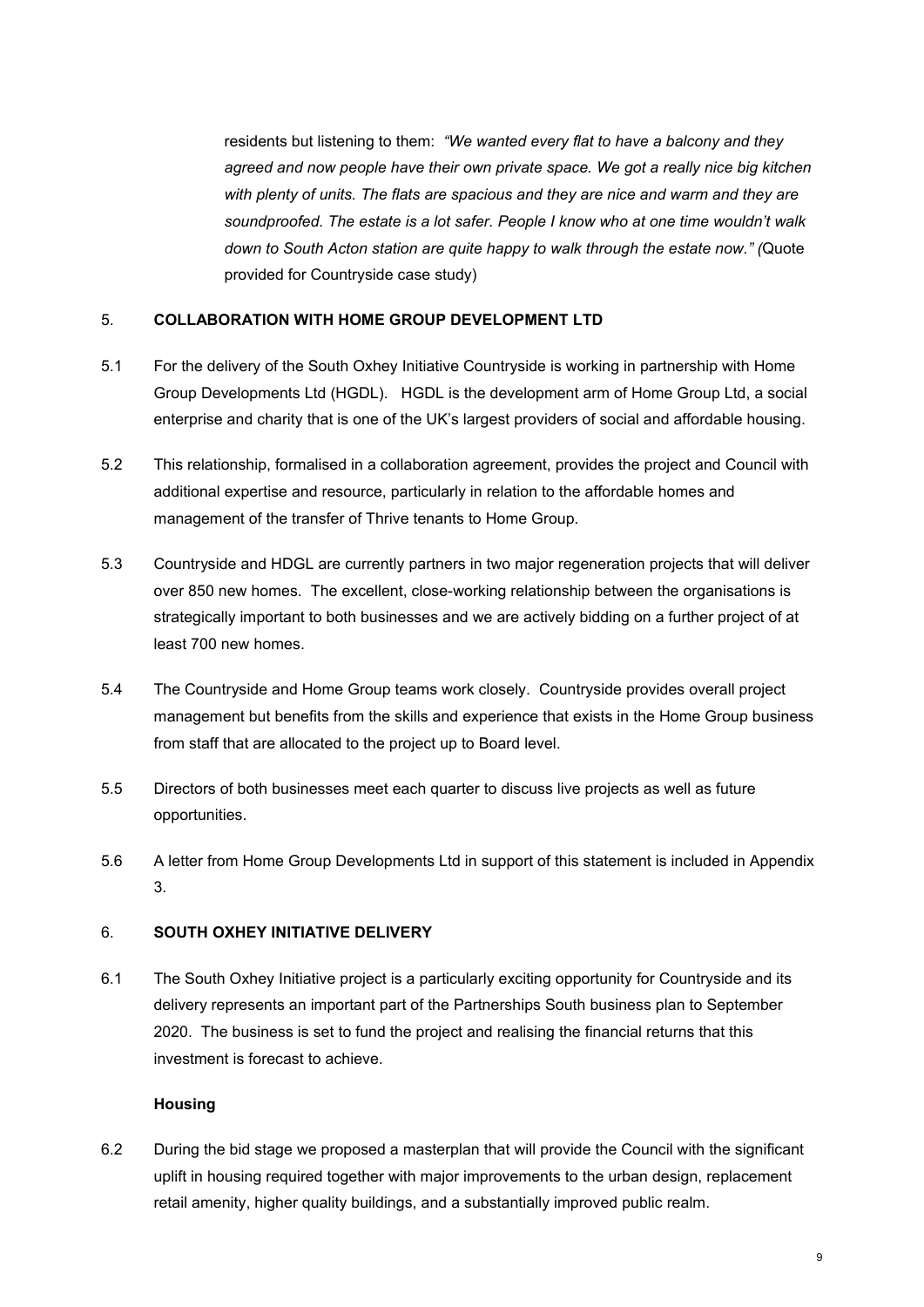- 6.3 The delivery of the 514 new homes together with new public and retail amenity over three distinct construction phases enables Countryside to rejuvenate the town centre whilst maintaining and strengthening the existing community.
- 6.4 Once selected as the Council's preferred bidder in June 2015, Countryside began designing the policy compliant and economically deliverable master plan and submitted a hybrid planning application that was registered with the Council's planning department on 4 January 2016. It was consented on 31 May 2016. We have since progressed the detailed design and construction planning that has enabled works to commence 21 days ahead of the delivery programme included in the Development Agreement which we entered into with the Council on 18 December 2015. £2.7 million has been spent on the project up to October 2016 and £35 million will be invested during the course of Phase 1.
- 6.5 The overall project is delivered over three main phases. Phase 1 works are planned to progress across five sites over the next two years. This includes the delivery of 56 homes across the three satellite sites (by 31 March 2018), 84 homes on the site of the existing town centre car park (once replaced on Henbury Way), and the replacement retail zone and public open space at Station Approach for which the detailed planning application was registered with the Council's planning department on 3 October 2016.
- 6.6 The delivery of the first 48 affordable homes at the Maylands Road and Hallowes Cresent satellite sites enables the progression of Phase 2 which is planned to take place between March 2018 and 2020. This in turn enables progression of Phase 3 between 2020 and 2022.
- 6.7 Following the commencement of Phase 1 works on 12 September construction activity has progressed well over the 3 satellite sites at Hallowes Cresent, Maylands Road and Hayling Road, and also on the core site at Henbury Way.
- 6.8 We anticipate progressing designs for Phase 2 from February 2017.
- 6.9 As well as construction works progressing well, our community engagement is also being well received. On 10 September 174 members of the public attended our 'Meet the Team' event held at the South Oxhey Parish Hall with generally very positive feedback being received. Our Residents' Liaison Officer was on site and available to the public during the first few weeks and was therefore available to explain the project to all interested parties. We are also in advanced stages of creating a Community Board for the project. Elections for resident board members will take place at an AGM being planned for 06 December 2016.

### **Retail**

6.10 The delivery of high quality public open spaces and a strong mix of retail uses is essential in ensuring a vibrant and economically sustainable retail zone is created. Our proposal focuses the retail space in two areas either side of Prestwick Road; Station Square and Market Square.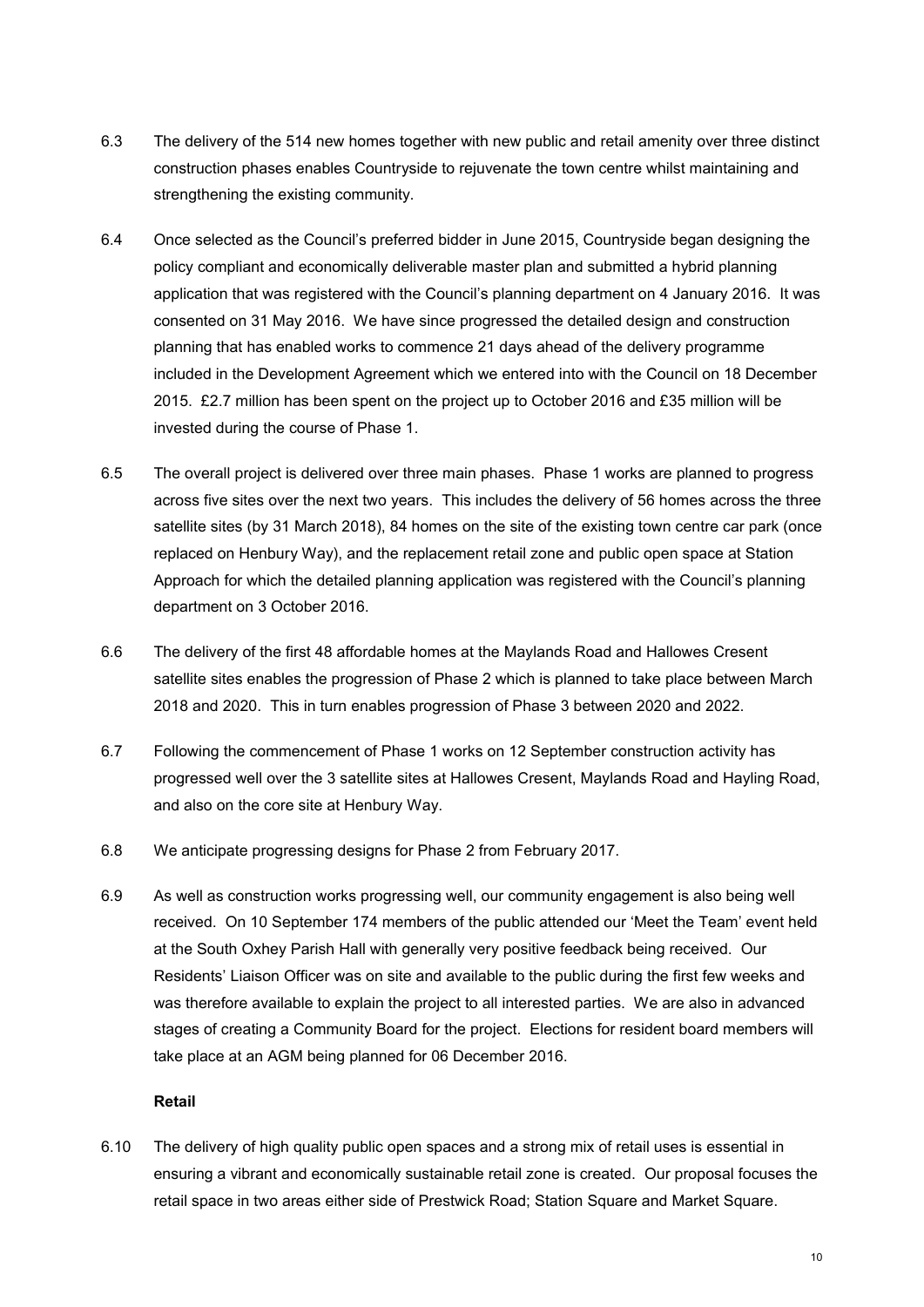Retail has been placed in the areas with greatest footfall and street frontage. Parking is provided both in front of the shops and behind the foodstore.

- 6.11 We are pleased to have agreed heads of terms with Lidl for the delivery of an 18,449 square foot foodstore. This store, which will be delivered in phase 3, will draw-in customers that may also use the neighbouring shops.
- 6.12 Countryside is working with Three Rivers District Council to ensure certain retail and commercial amenity is provided in the scheme. We have agreed to the requirements of the Retail Strategy as part of the Development Agreement.
- 6.13 It is recognised that the town centre that exists today benefits from some good shops and businesses that offer the public important services. We are eager for many of these operators to take up opportunities in the new scheme and over recent months we have progressed discussions and are in the process of agreeing undertakings.
- 6.14 As the scheme progresses we will expand our discussions to include other operators as well as considering others that may help bolster the mix and quality of the overall offering.
- 6.15 Our phasing strategy maintains the availability of retail space and we are working to ensure a suitable mix of operators exist at all times.
- 6.16 We are confident that the completed scheme will provide the high quality public amenity that is required by the South Oxhey community.

## <span id="page-10-0"></span>**7. SCHEME FUNDING**

- 7.1 As an expert in regeneration projects like the South Oxhey Initiative Countryside is confident in the financial modelling that has proven the viability of the whole project. Our modelling uses assessments of costs and values that have been acquired through extensive market research. The principal variables are construction costs and the value of the market sale housing and these are monitored on a monthly basis with full financial modelling of the project being revisited at least every 3 months.
- 7.2 Construction costs are based on specialist trade contractor advice specifically procured for the South Oxhey Initiative project as well as our own knowledge that has been gained from delivering numerous comparable projects in similar locations in the outer suburbs of London.
- 7.3 The value of the market sale homes that has been modelled is based on market research into both comparable developments and individual plots sales in close proximity to the sites, as well as advice from local estate agents.
- 7.4 To the end of October 2016 the Countryside Home Group Development partnership have spent over £2.7 million on the project. This has funded development of the hybrid planning application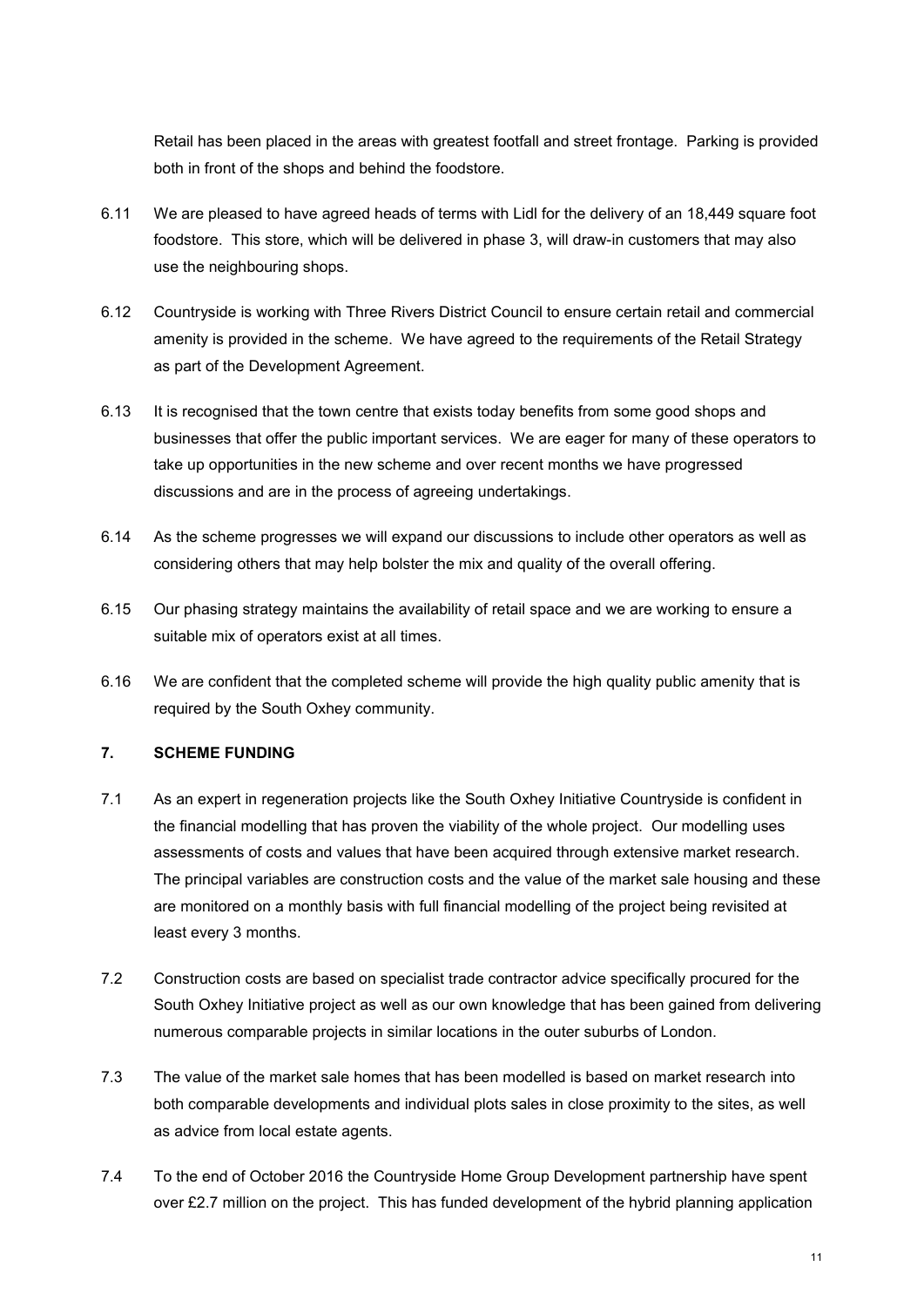and detailed design, enabling works and initial construction of phase 1. A further £4.5 million of orders are placed for groundworks, piling, beam and block flooring and bricks.

- 7.5 The delivery of Phase 1 works requires investment from Countryside and HGDL of over £35 million. This will be funded equally between the parties. Countryside will fund its share through its revolving credit facility, while HGDL will draw funds from an internal group facility and equity provided by its parent company Home Group Ltd. Home Group ltd has excellent financial strength with £142 million of undrawn loan facilities and £1.3 billion of unencumbered assets. The letter from HGDL confirming this is included in Appendix 3.
- 7.6 Whilst market conditions change, and the financial returns of the overall project is subject variances, Countryside is confident that the underlying need for housing provides a relatively stable landscape for housing development through regeneration project like the South Oxhey Initiative.
- 7.7 Phases 2 and 3 are included in Countryside's 5 year business plan. Funding will also be provided from the group's credit facility. In order to realise the financial returns it is important that these phases also proceed to programme.

## <span id="page-11-0"></span>8. **CONCLUSION**

- 8.1 Countryside and HGDL are delighted to be working with Three Rivers District Council on the South Oxhey Initiative and we have been impressed by the Council's management of the project to date.
- 8.2 Countryside and HGDL both have a well-proven track record in delivering regeneration schemes and working with the public sector. For the reasons given in this statement and in the rest of the evidence, I am satisfied that the project is deliverable and that it will bring about substantial benefits. This is further supported by the significant steps that have already been taken, including the start of works in Phase 1.
- 8.3 On 10 September 2016 we held our 'Meet the Project Team' event prior to commencing works on site. It was great to see how engaged and generally positive the South Oxhey community is about the project. Our subsequent engagement with the public during the site establishment activities has also demonstrated a wide support and anticipation of the benefits that will be delivered. We are committed to working with the community and expect that by doing so we can minimise and mitigate short term environmental disruption caused during the course of the project. We will also instigate measures to promote integration of new residents into the South Oxhey community.
- 8.4 The planned activity across the five Phase 1 sites over the next two years will employ a workforce of up to 200 people. We will be working with local employment agencies and colleges